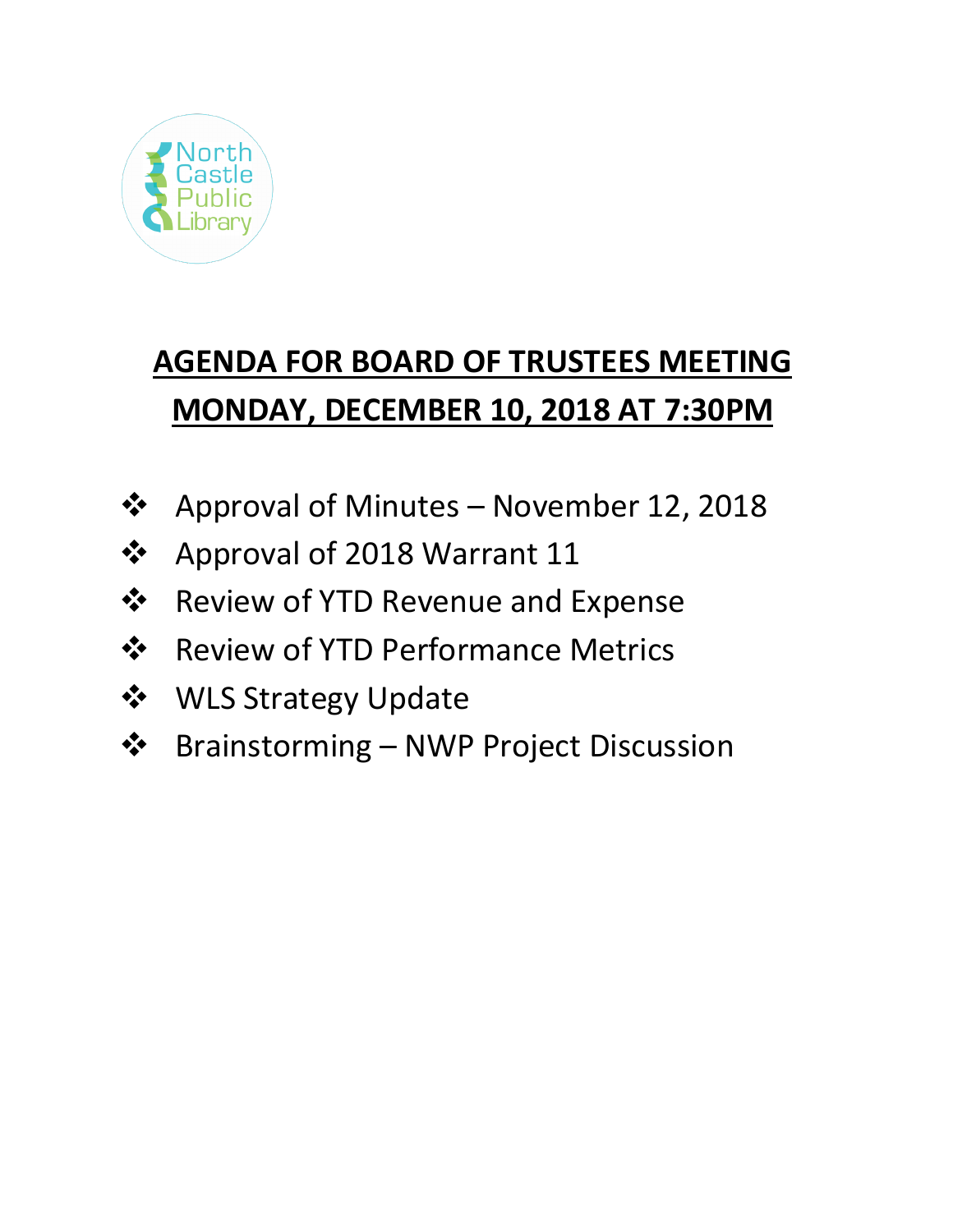## **North Castle Public Library**

### **Library Board of Trustee Minutes – December 10, 2018**

Sean Ryan called meeting to order at 7:33 PM

#### **In attendance:**

**Trustees:** Lisa Meyer Chorne, Jerry March, Jeanne Lapsker, Jennifer Paulson Lee, and Sean Ryan

**Library:** Edie Martimucci

**Town:** 

**Friends:** Barbara Vircillo

#### **Key Votes/Review**

- **Approval of the Minutes for the November 12, 2018 NCPL Board of Trustees meeting** - Jennifer made motion to approve the minutes and Jerry seconded. All were in favor.
- **Approval of NCPL 2018 Warrant 11** (AP GL Report). Total expenses included in Warrant 11 are \$63,621.81 of which the Friends are paying \$9,195.16. Thank you Friends, for your continuing support!!! Scott Stopnik has reviewed all invoices in these warrants and supports their approval. Thank you, Scott!!! Thanks also to Abbas Sura and Kieya Glaze for their financial support of the NCPL!!! Jerry made the motion to approve and Jennifer seconded. All were in favor.
- **Review of NCPL 2018 YTD Revenue & Expense Reports** (thru December 7, 2018). YTD 2018 NCPL financials remain strong. NCPL will finish the year well ahead of our revenue plan, driven by this year's NYS Library Construction Grant award. We will significantly underrun our expense plan due to understaffing.
- **President's NCPL Annual Report** We started the process of preparing the mandated annual report for 2018. Our objective is to publish the annual report by January 31, 2019.
- **Review NCPL Performance Metrics** were discussed with the following key points made. We will finish 2018 behind our 2017 results on all three strategic initiative metrics. Two of the metrics - (1) Library Visits and (2) Programming Attendance, as expected, were disrupted by our strategic decision to create three new rooms - the Friends' Gallery, the new YA Room and the Cafe.